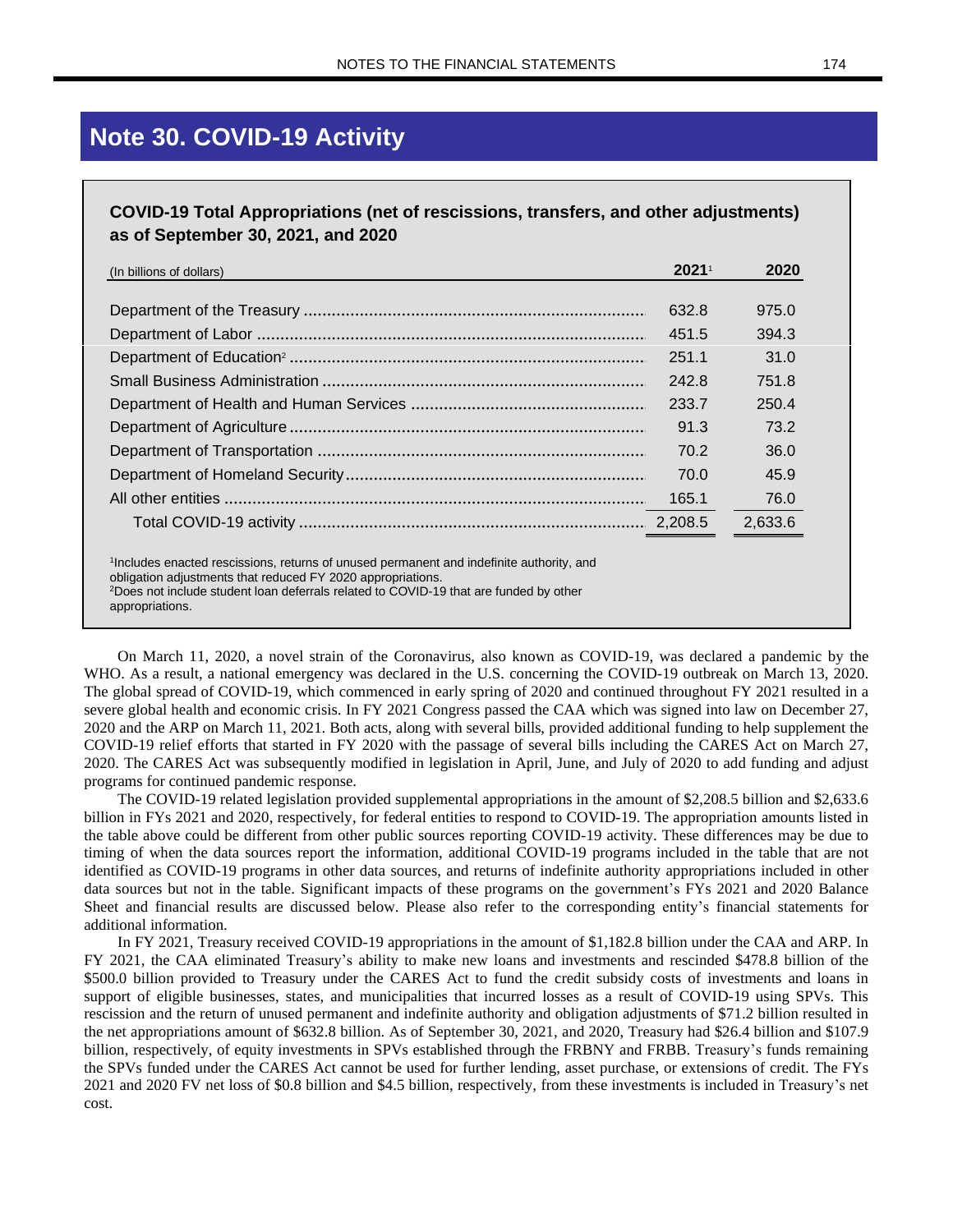Treasury's COVID-19 appropriations in FY 2021 included \$587.0 billion (\$166.0 billion CAA and \$421.0 billion ARP) to provide a refundable tax credit (recovery rebate), referred to as an EIP. CAA allowed for a tax credit of \$600 per qualifying adult and \$600 per qualifying child, ARP allowed for \$1,400 per qualifying adult and \$1,400 per qualifying child. These EIPs were reduced above certain income limitations per individual tax return. In FY 2021, IRS disbursed \$569.5 billion of EIPs to eligible recipients in every state and territory and at foreign addresses, which resulted in an increase in Treasury's net cost. Treasury also received FY 2021 appropriations of \$428.5 billion (\$25.0 billion CAA and \$403.5 billion ARP) for Treasury to provide payments to state, local, territorial, and tribal governments to cover eligible costs incurred in response to the pandemic through several funds including: 1) SLFRF; 2) Coronavirus Capital Projects Funds; 3) ERA; 4) HAF; 5) State Small Business Credit Initiative; and 6) Local Assistance and Tribal Consistency Fund. During FY 2021, Treasury disbursed an aggregate of \$277.7 billion in appropriated and obligated funds to states, local, territorial, and tribal governments pursuant to the: 1) SLFRF; 2) ERA; 3) HAF; and 4) CRF programs to cover eligible costs to be incurred in response to the pandemic. Treasury initially recorded \$276.7 billion of the \$277.7 billion disbursed in FY 2021 as an advance on the Balance Sheet. Treasury recognized \$89.5 billion as net cost to reflect the estimated amount of eligible costs incurred by recipients as of September 30, 2021. Treasury recorded the remaining \$1.0 billion disbursed in FY 2021 as net cost for the year ended September 30, 2021. In addition, Treasury was appropriated funding in the amount of \$31.0 billion (\$16.0 billion CAA and \$15.0 billion ARP) for financial assistance payments to passenger air carriers and contractors to provide payroll support to aviation workers during the pandemic. Treasury's net costs included \$30.7 billion in FY 2021 related to this support.

In FY 2020, Treasury received appropriations from the CARES Act in the amount of \$975.0 billion. Treasury's CARES Act appropriations of \$282.0 billion provided a refundable tax credit (EIP). The CARES Act allowed for \$1,200 per qualifying adult and \$500 per qualifying child. In FY 2020, IRS disbursed \$274.7 billion of EIPs to eligible recipients in every state and territory and at foreign addresses, which resulted in an increase in Treasury's net cost. Treasury's CARES Act appropriations also included \$150.0 billion for Treasury, through CRF efforts, to provide payments to state, local, territorial, and tribal governments to cover eligible costs incurred in response to the pandemic. During FY 2020, Treasury disbursed \$149.5 billion to states, local, territory, and tribal governments pursuant to the CRF program. Treasury initially recorded all of the \$149.5 billion disbursed in FY 2020 as an advance on the Balance Sheet. Treasury recognized \$80.6 billion as net cost to reflect the estimated amount of eligible costs incurred by recipients as of September 30, 2020. In addition, Treasury received CARES Act appropriations in the amount of \$32.0 billion for financial assistance payments to passenger air carriers and contractors to provide payroll support to aviation workers during the pandemic. Treasury's net costs included \$28.2 billion in FY 2020 related to this support. The financial statements impact of these and other programs can be found within Note 8—Investments in Special Purpose Vehicles, Note 10—Advances and Prepayments, Note 20—Collections and Refunds of Federal Revenue, Note 21—Commitments, and Note 28—Disclosure Entities and Related Parties.

The CAA and ARP appropriations of \$451.5 billion provided additional funding in FY 2021 for several unemployment programs that the CARES Act appropriation of \$394.3 billion allowed DOL to create in FY 2020. These programs include: 1) the FPUC program (provides an additional \$600 of weekly unemployment benefits); 2) the PUA program (provides temporary benefits for individuals who are not eligible for regular/traditional unemployment insurance); 3) the Pandemic Emergency Unemployment Compensation program (provides an additional 53 weeks of benefits to a regular claim for eligible persons); 4) Federal funding of the Short-term Compensation program (provides alternatives to layoffs for employers experiencing a reduction in available work); 5) the FUA (provides advances to states whose unemployment insurance accounts are depleted); and 6) the Mixed Earner Unemployment Compensation program (provides an additional \$100 of weekly unemployment support) and federal funding of the first week of compensable regular unemployment for states with no waiting week. DOL's net costs associated with unemployment benefits authorized by the COVID-19 funding totaled \$313.0 billion and \$352.2 billion for September 30, 2021 and 2020, respectively.

In FY 2021, Education received COVID-19 appropriations in the amount of \$251.5 billion (\$82.0 billion CAA and \$169.5 billion ARP) to fund a variety of programs administered primarily through grant programs. The COVID-19 relief legislation and administrative actions also provided support for student loan borrowers primarily by temporarily suspending nearly all federal loan payments. In FY 2021 cost impacts of the student loan repayment deferrals were recorded as loan modifications through indirect appropriations, not included in the table above, in the amount of \$53.1 billion. These COVID-19 loan modifications are a component of subsidy expense, which reduced the overall loan receivable balances.

In FY 2020, the CARES Act provided Education with appropriations totaling \$31.0 billion to fund a variety of programs administered primarily through grant programs. Cost impacts of the student loan repayment deferrals were recorded as loan modifications in FY 2020 through indirect appropriations, not included in the table above, in the amount of \$41.9 billion. These COVID-19 loan modifications are a component of subsidy expense, which reduced the overall loan receivable balances. The significant financial statements impact of these programs can be found within Note 4—Loans Receivable, Net and Loan Guarantee Liabilities.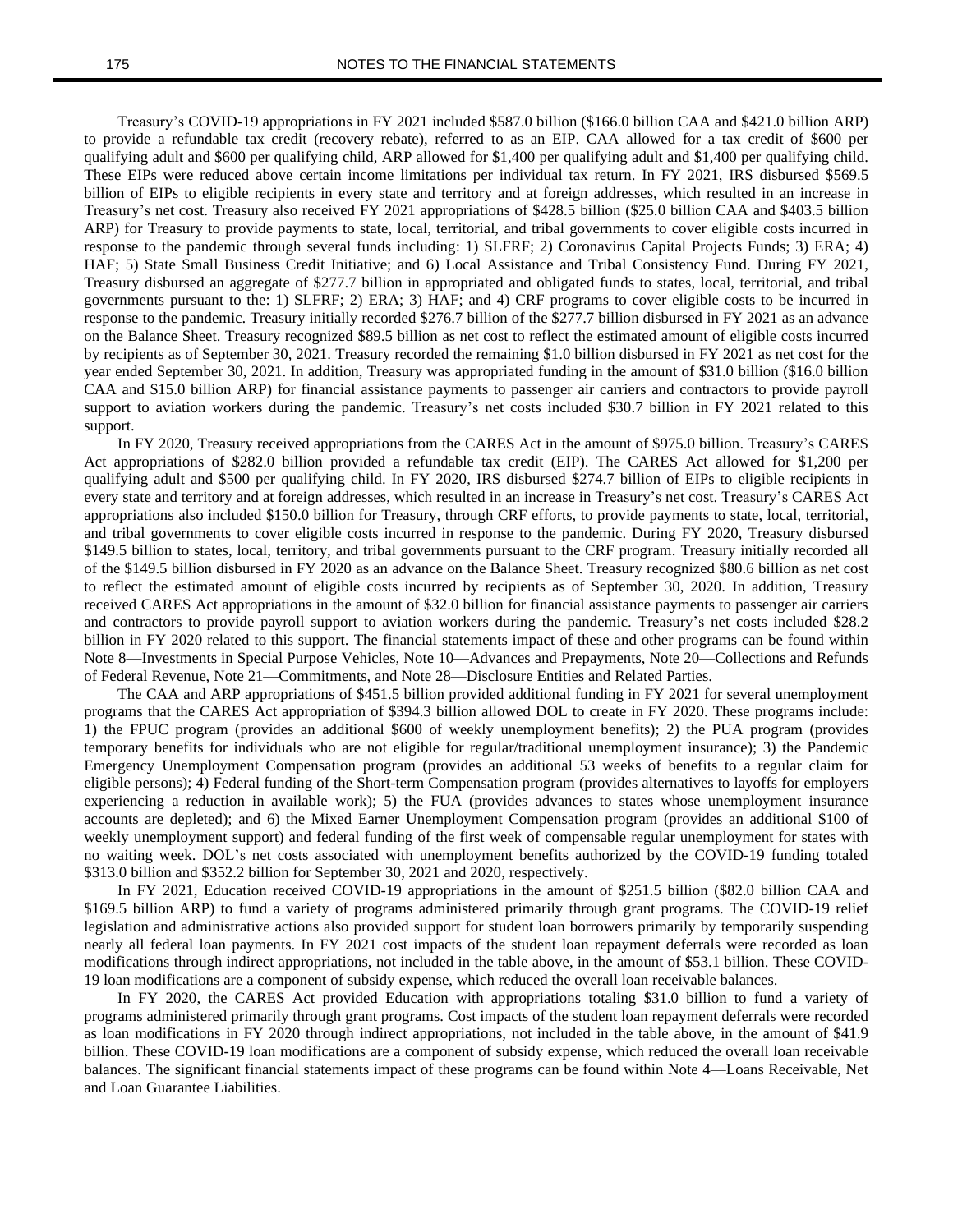In FY 2021, SBA received total appropriations of \$389.3 billion. The CAA rescinded \$146.5 billion that was appropriated to SBA under the SBA-Business Loans Program Account leaving a net amount of \$242.8 billion. The appropriations included provisions to modify and extend existing programs and created new programs to support small businesses and other entities that have been affected during the COVID-19 pandemic. The CAA revised the eligibility criteria for certain loan assistance and appropriated \$284.5 billion for loan subsidies, \$20.0 billion for the EIDL program, and \$15.0 billion to establish the Shuttered Venue Operators Grant program. The ARP modified and provided additional funding of \$7.3 billion to PPP, \$15.0 billion EIDL, and \$28.6 billion to establish the Restaurant Revitalization Fund. SBA's liability for loan guarantees decreased \$284.9 billion during FY 2021, primarily from the PPP, with a similar decrease in net costs. SBA also administered the EIDL program designed to provide loans to small business owners. SBA's loans receivable increased \$245.4 billion, primarily from a \$62.7 billion increase in this program, with net costs of \$2.5 billion in FY 2021.

SBA's appropriation of \$751.8 billion in FY 2020, primarily funded two programs. The PPP is a loan guarantee program designed to provide a direct incentive for small businesses to retain employees by providing loan forgiveness for amounts used for eligible expenses for payroll and benefit costs and interest on mortgages, rent, and utilities. SBA's liability for loan guarantees increased \$510.7 billion during FY 2020, primarily from the PPP, with a similar increase in net costs. SBA also administered the EIDL program designed to provide loans to small business owners. SBA's loans receivable increased \$182.9 billion during FY 2020, primarily from a \$173.2 billion increase in this program, with net costs of \$5.4 billion. The financial statements impact of these programs can be found within Note 4—Loans Receivable, Net and Loan Guarantee Liabilities.

In FY 2021, HHS received appropriations in the amount of \$233.7 billion to provide support testing, contact tracing, containment, mitigation to monitor and suppress the spread of COVID-19, as well as support COVID-19 vaccination programs as well as addressing disparities in obtaining quality healthcare. Funds provided broad support including payments to assist eligible health care providers for health care related expenses or lost revenues attributed to the HHS' net cost for operations other than CMS decreased by \$14.5 billion during FY 2021, respectively, primarily due to the PHSSEF. In addition, HHS's advances and prepayments primarily represent payments made for the COVID-19 AAP program which was recorded as an advance on the Balance Sheet of \$67.0 billion as of September 30, 2021.

In FY 2020, the CARES Act, along with three additional supplemental appropriations, provided HHS \$250.4 billion for COVID-19 response and recovery, with the majority for the PHSSEF. Funds provided broad support including payments to assist eligible health care providers for health care related expenses or lost revenues attributed to the COVID-19 pandemic; loans, and grants to small business, health care providers, and hospitals; and COVID-19 testing. HHS' net cost for operations other than CMS increased by \$115.2 billion during FY 2020, primarily due to increases to the PHSSEF. In addition, HHS's advances and prepayments primarily represent payments made for the COVID-19 AAP program, which was recorded as an advance on the Balance Sheet of \$103.6 billion as of September 30, 2020. The financial statements impact of the advance can be found within Note 10—Advances and Prepayments.

USDA received CAA, ARP, and supplemental CARES Act appropriations in the amount of \$91.3 billion in FY 2021 and \$73.2 billion in CARES Act funding in FY 2020. The appropriation provided funding and extended various programs and activities. It extended modifications to federal nutrition assistance programs and provided funding for programs to support agricultural producers, growers, and processors. It provided additional relief to address the continued impact of COVID-19 on the economy, public health, state and local governments, individuals, and businesses. USDA's costs related to COVID-19 activity increased \$76.9 billion and \$49.9 billion in FY 2021 and FY 2020, respectively.

In FY 2021, DOT received \$70.2 billion (\$27.0 billion CAA and \$43.2 billion ARP) of supplemental COVID-19 appropriations. Several DOT programs received appropriations in support of maintaining and continuing the operations and business needs of various transportation systems in response to COVID-19. These programs include the Federal Transit Administration's Transit Infrastructure Grants, the Federal Aviation Administration's Grants-In-Aid for Airports and Airport Relief Grants, FHWA's Highway Infrastructure programs, Federal Railroad Administration's Grants to Amtrak, and Office of the Secretary's Aviation Manufacturing Jobs Protection program. DOT's significant financial impacts related to COVID-19 activity include a \$23.5 billion increase to net costs in FY 2021.

In FY 2020, DOT received \$36.0 billion of supplemental appropriations under the CARES Act to prevent, prepare for, or respond to COVID-19. Several DOT programs received appropriations in support of maintaining and continuing the operations and business needs of various transportation systems in response to COVID-19. These programs include the Federal Transit Administration's Transit Infrastructure Grants and the Federal Aviation Administration's Grants-In-Aid for Airports. DOT's net costs increased \$22.5 billion in FY 2020, from COVID-19 activity.

DHS received supplemental appropriations of \$70.0 billion under the CAA and ARP in FY 2021 and \$45.9 billion under the CARES Act in FY 2020, of which \$50.0 billion and \$45.0 billion in FY 2021 and FY 2020, respectively, was provided to FEMA's Disaster Relief Fund. FEMA is authorized to provide many types of assistance including public assistance for emergency protective measures. In addition, \$29.4 billion of FEMA Disaster Relief Fund funding carried over from FY 2019 and \$17.9 billion of FY 2020 appropriations enacted for the Disaster Relief Fund, other than CARES Act,